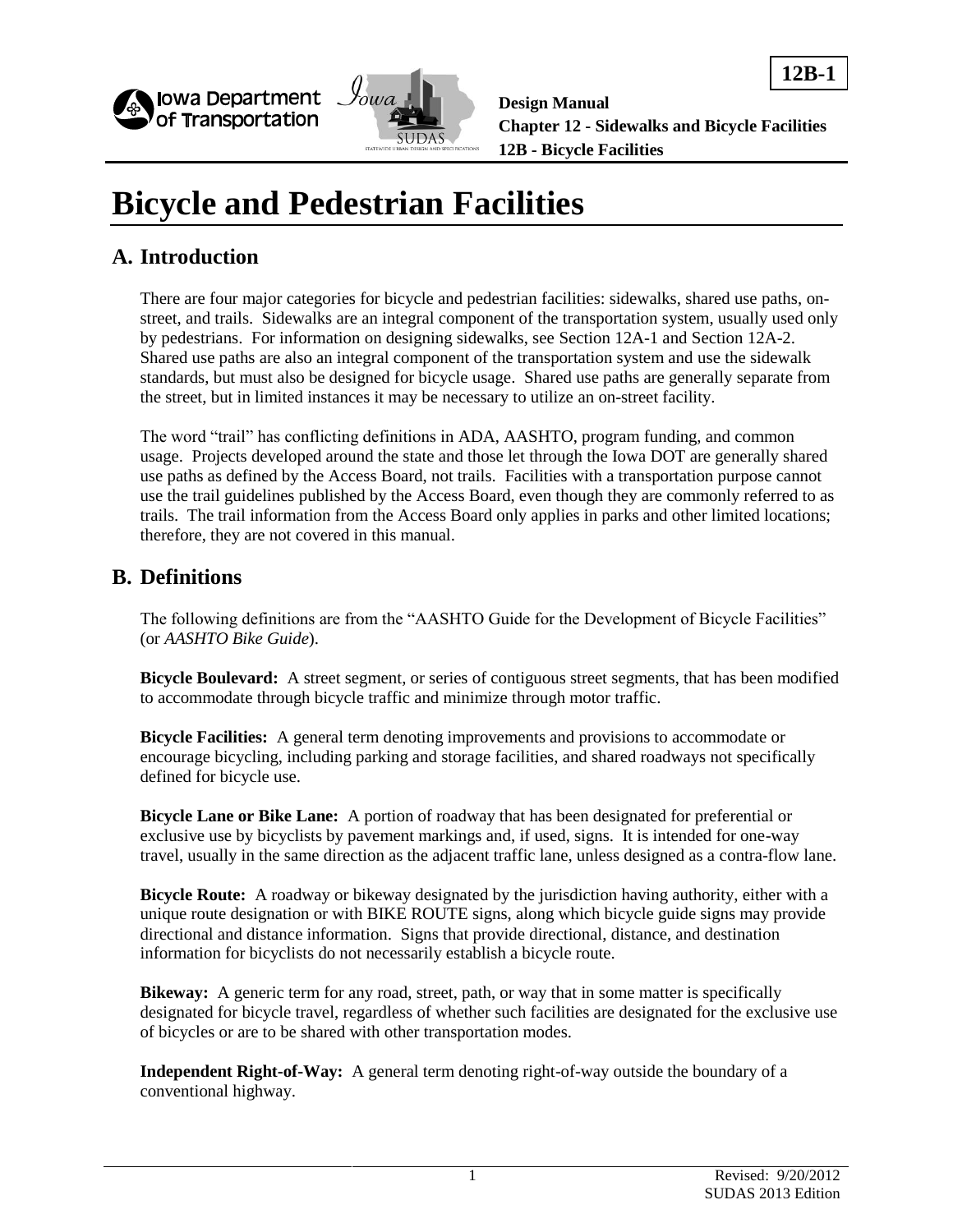**Roundabout:** A type of circular intersection that provides yield control to all entering vehicles and features channelized approaches and geometry to encourage reduced travel speeds through the circular roadway.

**Rumble Strips:** A textured or grooved pavement treatment designed to create noise and vibration to alert motorists of a need to change their path or speed. Longitudinal rumble strips are sometimes used on or along shoulders or center lines of highways to alert motorists who stray from the appropriate traveled way. Transverse rumble strips are placed on the roadway surface in the travel lane, perpendicular to the direction of travel.

**Shared Lane:** A lane of a traveled way that is open to both bicycle and motor vehicle travel.

**Shared Lane Marking:** A pavement marking or symbol that indicates an appropriate bicycle positioning in a shared lane.

**Shared Use Path:** (From U.S. Department of Transportation, Federal Highway Administration) The term "shared use path" means a multi-use trail or other path, physically separated from motorized vehicular traffic by an open space or barrier, either within a highway right-of-way or within an independent right-of-way, and usable for transportation purposes. Shared use paths may be used by pedestrians, bicyclists, skaters, equestrians, and other nonmotorized users.

**Traveled Way:** The portion of the roadway intended for the movement of vehicles, exclusive of shoulders and any bike lane immediately inside of the shoulder.

### **C. Design Process**

Comprehensive systematic design is necessary to ensure a useful shared use path or on-street bicycle facility is provided for the public. To do this, the following items need to be addressed.

- 1. Identification of need of shared use path(s) and/or on-street bicycle system.
- 2. Determine objective of shared use path(s) and/or on-street bicycle facility.
- 3. Develop shared use path(s) and/or on-street bicycle facility potential use.
- 4. Route(s) evaluation, location, and selection:
	- Adequate access
	- Directness and convenience
	- Continuity with shared use path network
	- Attractiveness of route
	- Safety and security
	- Delays along route
	- Cost of improvements
	- Shared use of facility
	- Maintenance
	- Conflicts with other vehicles
		- Adequacy of street use
			- o Grades and geometrics
			- o Surface obstructions and conditions
			- o Traffic volumes and speeds
			- o Truck and bus traffic
			- o Parking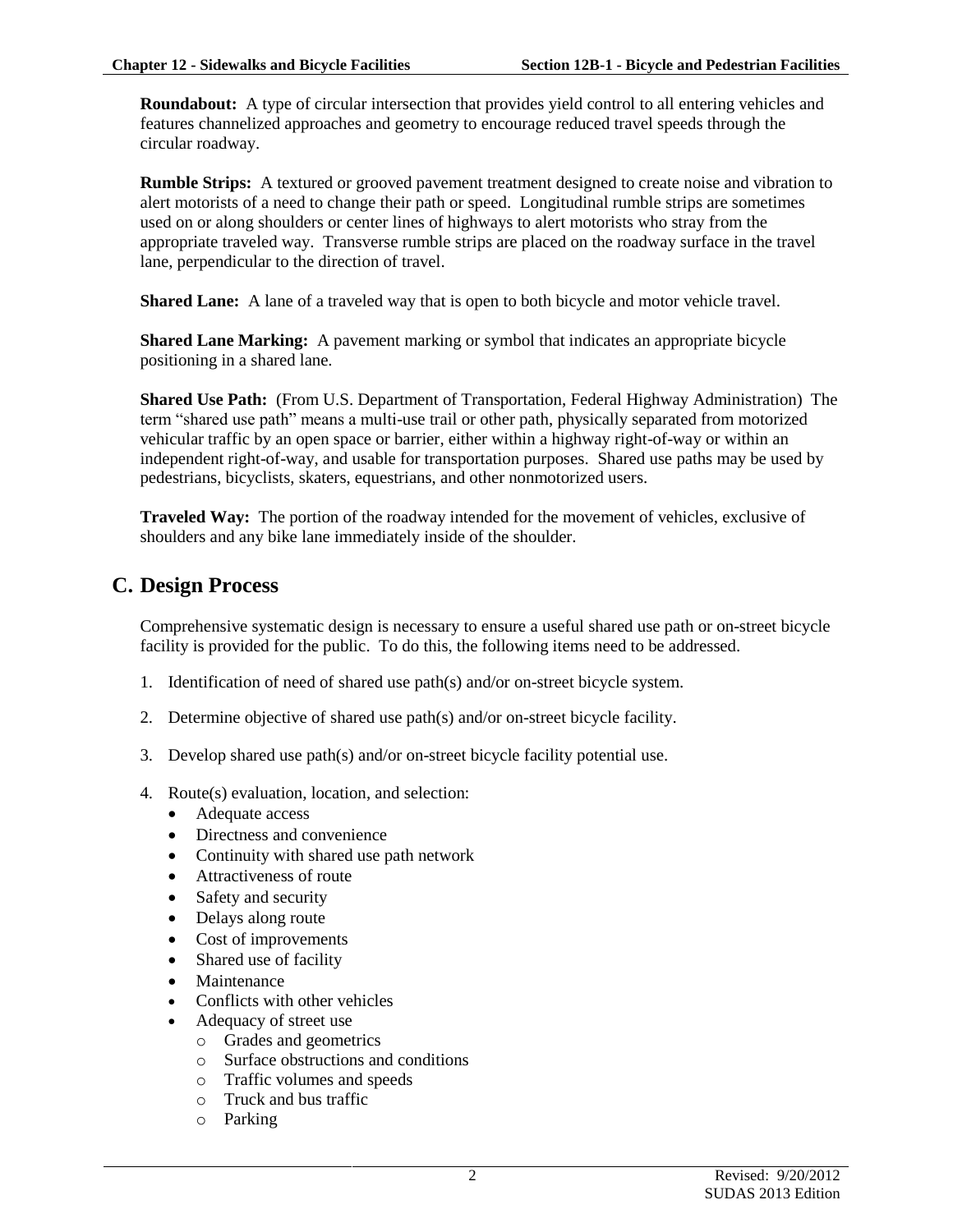- o Intersection conditions
- o Signing and pavement markings
- o Sight distances
- o Clearance (vertical and horizontal)
- o Bridge and railroad crossings
- 5. Choosing an appropriate facility type. (Refer to *AASHTO Bike Guide* Exhibit 2.3 for more information in selecting a facility type).
	- Shared lanes
	- Paved shoulders
	- Bike lanes
	- Bike boulevards
	- Shared use paths